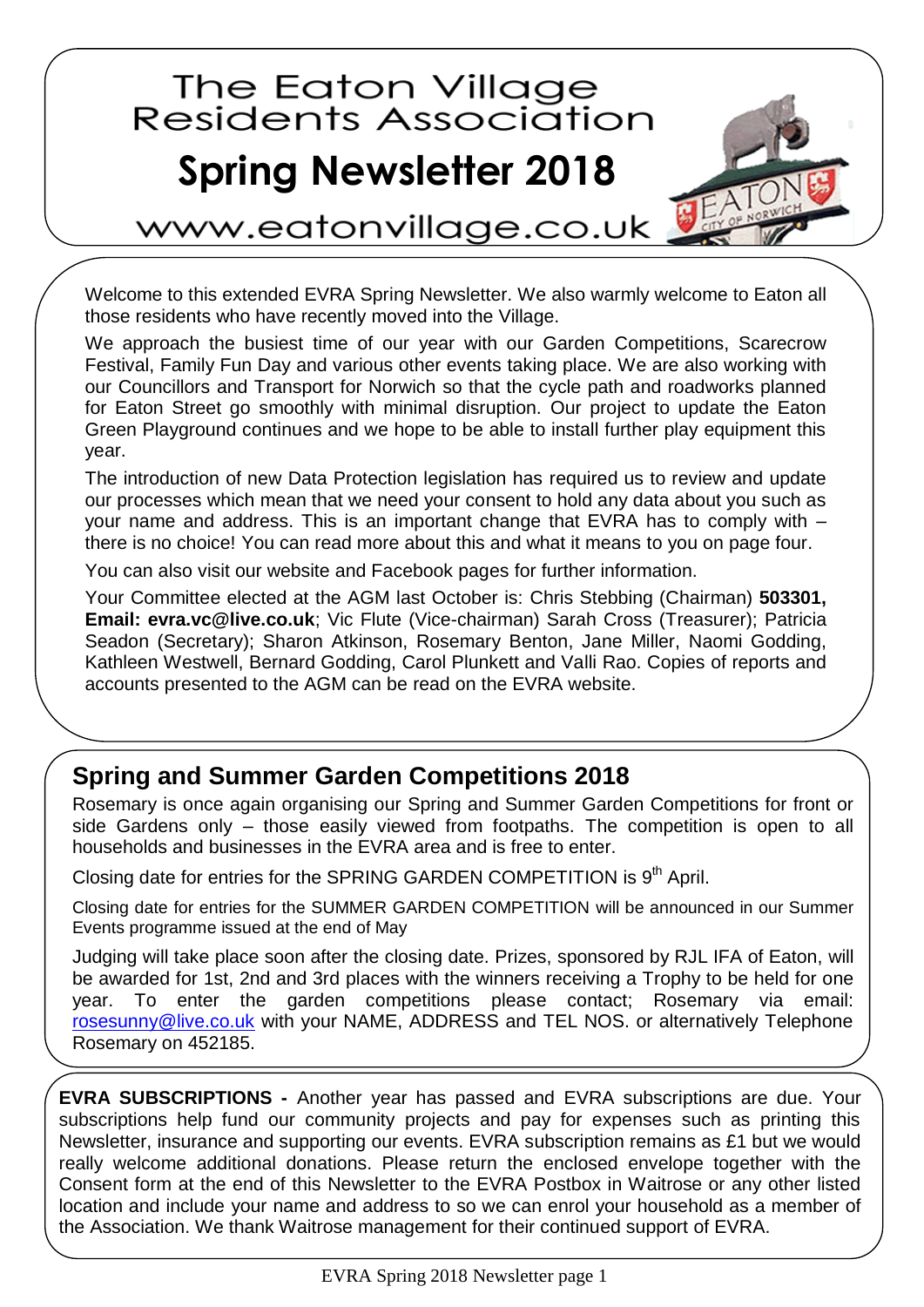**Eaton Street Roadworks** – Transport for Norwich (TfN) has announced that the £600,000 scheme to improve cycle paths and other works at Eaton Street crossroads will start on 2<sup>nd</sup> July and will run for around nine weeks. TfN has sent an Information Notice to many households in Eaton Village setting out the scope of these works. In summary the works include widening 200 metres of cycle track up the hill from the Cellar House pub, setting back the stop line in Bluebell Road, removing the pedestrian refuges at Eaton Street traffic lights, "optimising" the sequence of the traffic signals, implementation of a 20mph Zone and resurfacing of the junction. TfN appear determined to proceed with these works which have been postponed twice because of inadequate planning. The detailed planning for the works and traffic management arrangements have yet to be finalised with TfN's contractors.

We understand that closure of the slip road into Eaton will take place around the start of the school holidays for a period of at least four weeks during the works. It is difficult to have any confidence that the works will be completed on time given overruns by TfN on similar work elsewhere around the City. The closure will have a big impact on residents and businesses.

The closure of the slip road to create a wider cycle path is of great concern not least because it will mean a two mile detour via Roundhouse Roundabout for all vehicles wanting to get to Eaton Village from the direction of the City. It will also mean that our bus services can no longer enter the Village from the direction of the City to call at the stop by the Cellar House. This affects the Konect 5A service for Eaton Village and also the 50 and 50A services for Bluebell Road and Cringleford. The First 12 service which enables residents to get to appointments at the hospital and to the Research Park will also be affected together with evening services. TfN say they are looking at alternative bus service arrangements but they are not able to provide any details at this time until the detailed traffic management plans for the works and timescale for closure have been agreed with contractors. We have told TfN that EVRA wish to be consulted about these interim service arrangements so we can inform Residents before these are agreed with bus service providers.

EVRA and Eaton Councillors have asked TfN to include a dedicated phase for the traffic signals that enables vehicles to turn right from Eaton Street into Church Lane but they have declined to do so on the grounds that this will affect the "efficiency and capacity" of the junction! Many vehicles make the turn after the signals have changed because oncoming traffic prevents them from doing so during the green phase!

EVRA are in conversation with TfN and local Councillors about the works and also about alternative bus services following closure of the slip road. We will update Residents through the EVRA website and Facebook page and also through reports in the Just Eaton and Cringleford magazine.

**School Traffic and Parking** – Inconsiderate parking during school-run times continues to be an issue for Residents near the school. There have been many occasions when the 5A bus has had real difficulty negotiating the top end of Greenways to get to its turning point on Norton Drive. The City Council have painted double yellow lines on the corners of Purtingay and Duverlin Closes as part of the provision of the Car Club parking bay but we hear from residents that some drivers are ignoring these. Over the years EVRA has had many conversations with the school, Councillors, police and officers at City Hall to try and find a solution but in the end it is down to the drivers themselves to ensure that they do not cause obstructions.

Where cars are parked on yellow lines these can be reported to the Parking Enforcement team via their online reporting form at:

[https://www.norwich.gov.uk/info/20214/parking/1689/report\\_illegal\\_parking](https://www.norwich.gov.uk/info/20214/parking/1689/report_illegal_parking) More information can be found on the EVRA website: [http://eatonvillage.co.uk/local](http://eatonvillage.co.uk/local-issues/traffic-and-parking-around-eaton-primary-school/)[issues/traffic-and-parking-around-eaton-primary-school/](http://eatonvillage.co.uk/local-issues/traffic-and-parking-around-eaton-primary-school/)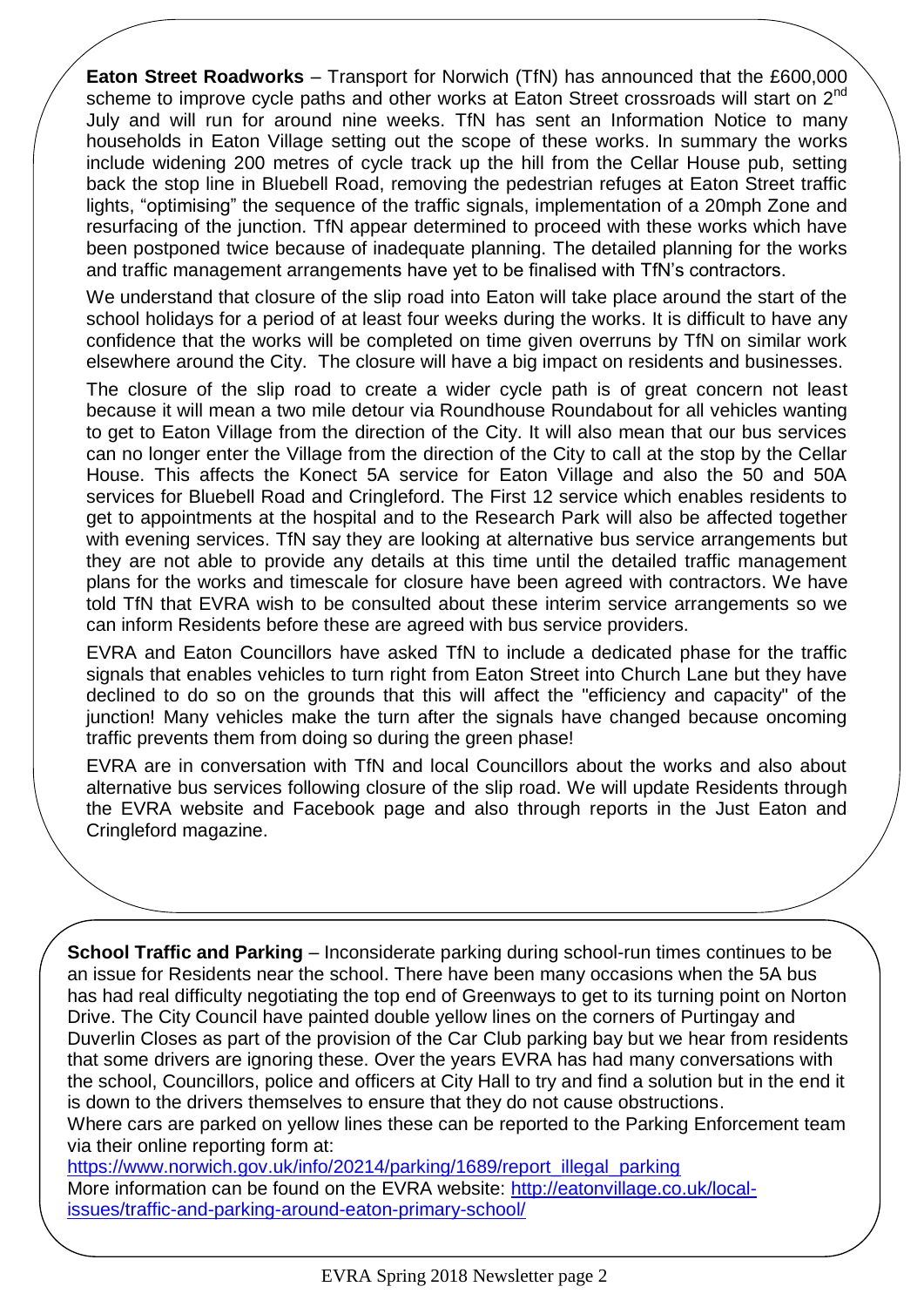**EASTER EGG HUNT:** Join us for a family Easter Egg Hunt at Eaton Green Playground **on Easter Sunday 1st April from 10am till 12 noon**. Find 10 matching eggs to get your Easter goodie bag. **Entry Fee: £3.50 per child - (all profit will go to Eaton Green Playground Project). For more information and tickets visit the EVRA Facebook page at: <https://www.facebook.com/eatonvillageresidentsassociation>**

**FAMILY FUN DAY –Cellar House Garden Sunday 1st July – 12 noon onwards:** We will again be having a Family Fun Day at the Cellar House to raise funds for our Eaton Green Playground Project. As in previous years we will have lots of traditional games all at very affordable prices. Last year we raised over £300 towards the Playground project and we hope to see you all again at our great family event. The Cellar House plans to have a barbecue outside selling hot food. Their restaurant will also be open but it is advisable to book a table to eat inside. Please contact us if you can offer help to set up or run a stall on the day.

**EATON VILLAGE SCARECROW FESTIVAL 2018: Our ninth Scarecrow Festival will be held** over the weekend of **21st/22nd July**. The format will be similar to previous years with formal judging of entries on the Saturday and a Trail Map and voting form for you to vote for your favourites. For 2018 the theme will be '**Famous Teddies'** and will coincide with the Teddy Bears Picnic at St Andrews Church on the Sunday. Not all "Teddies" have to be bears (Teds, Edwards?) so get your thinking caps on and start planning your scarecrow! Waitrose will once again sponsor the Judges Prizes. We will also run a Garage Sale throughout the weekend. Entry forms will be distributed to Residents in early June with the Parish Summer School leaflets and will also be available then from the EVRA Website at [www.eatonvillage.co.uk.](http://www.eatonvillage.co.uk/)

**Eaton Green Playground Project:** It is good to see the new play equipment being used and children and families enjoying themselves. Our Project Team led by Sharon continues to submit bids for funding and is working with the City Council to upgrade the playground as soon as possible. The next item of equipment we would like to purchase is a roundabout.

A recent Quiz and Puddings evening organised by St Andrew's Church raised £338 for the playground Fund. We thank Andrea and the team at St Andrew's Church for organizing the quiz and making the delicious puddings.

**Eaton CAMEO (Come And Meet Each Other) -** This social group was launched last autumn and proved an immediate success. Aimed at those who are experiencing memory problems and lonely folk from our community, this is a place where you can meet others, join in various activities, join a singalong or just sit & chat with a biscuit over a cup of tea or coffee. CAMEO is volunteer led and now part of EVRA. Its events aim to be dementia friendly and take place every 4th Wednesday of the month in St Andrews Church Hall 2.30 – 4pm. For more details email: <eatoncameo@e-c-a.ac.uk>or phone 464937

**Speedwatch** – We would welcome more volunteers to start our speedwatch group. The team will be trained by the Police and will concentrate on the roads where speeding is most prevalent ie Church Lane and Greenways. Contact:<vicechair.evra@gmail.com>

**Donkey Lane** – Rosemary and her team continue to manage the verges along Donkey Lane, meeting most Wednesday afternoons. We have a number of helpers but anyone interested in joining Rosemary and her team will be very welcome. It is a social as well as an active session. Contact Rosemary on Norwich 452185 or email: [rosesunny@live.co.uk](mailto:rosesunny@live.co.uk)

**EVRA WEBSITE & FACEBOOK:** The EVRA website is regularly updated with local events and information. Take a look at the website at: **[www.eatonvillage.co.uk](http://www.eatonvillage.co.uk/)** for more information on any of the above items**.** Our Facebook page is used for posting items of immediate and short term interest and is a great way to keep in touch with local events. <https://www.facebook.com/eatonvillageresidentsassociation> **You can contact us by telephone on 503301or via Email at:<evra.vc@live.co.uk>**